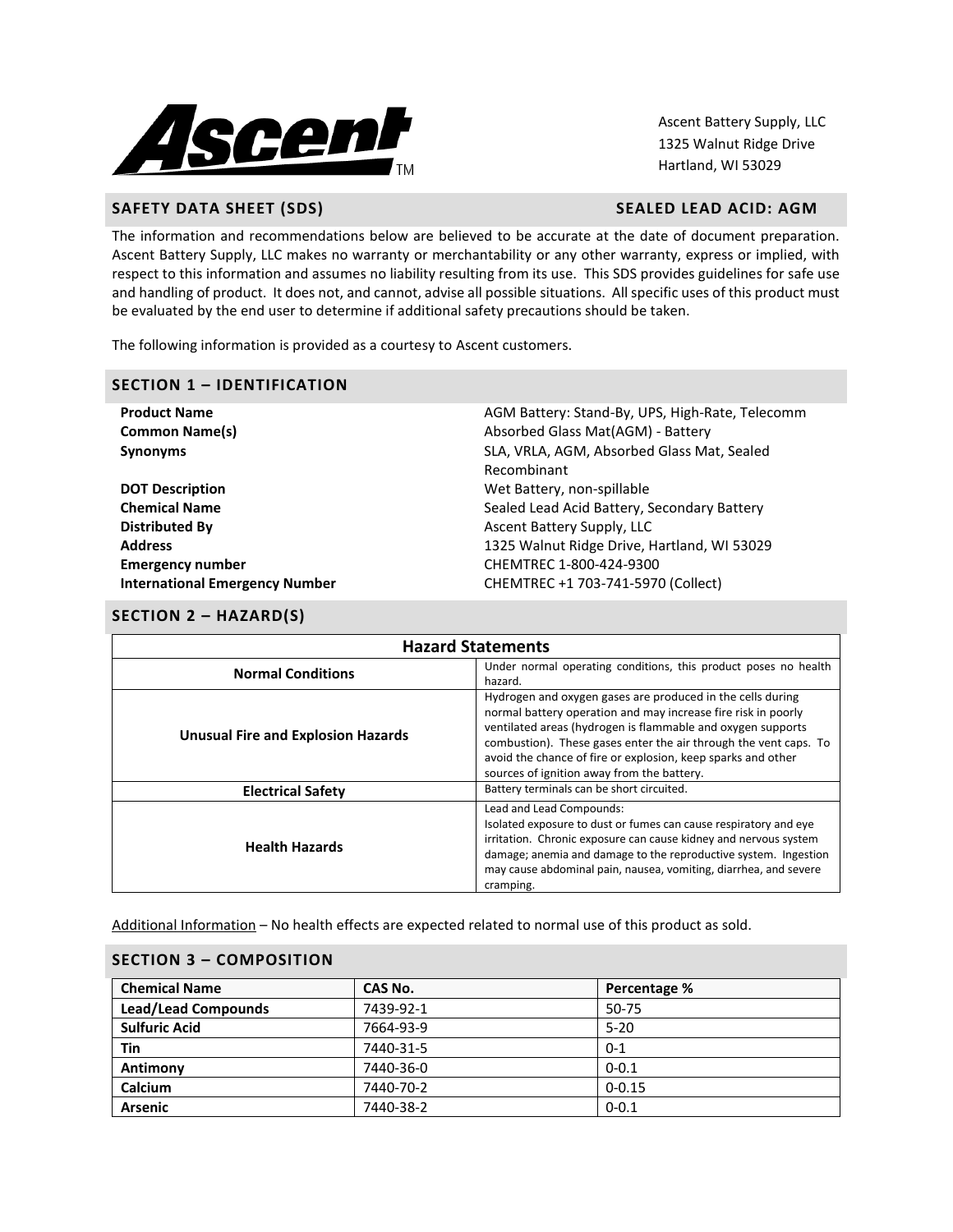| ABS/Polypropylene    | 9003-56-9/9003-07-0 | 2-10 |
|----------------------|---------------------|------|
| <b>AGM Separator</b> | n/a                 | ---  |

| <b>SECTION 4 - FIRST AID MEASURES</b> |                                                                                                                                                                                                                                                                                                                                                                                   |  |  |  |
|---------------------------------------|-----------------------------------------------------------------------------------------------------------------------------------------------------------------------------------------------------------------------------------------------------------------------------------------------------------------------------------------------------------------------------------|--|--|--|
| <b>Inhalation</b>                     | Electrolyte: Remove from exposure, move to fresh air<br>immediately. If not breathing, give artificial<br>respiration. If breathing is difficult, give oxygen.<br>Consult a physician immediately.<br>Lead: Remove from exposure, gargle, wash nose and<br>lips. Consult physician immediately.                                                                                   |  |  |  |
| <b>Eyes Contact</b>                   | Electrolyte and Lead: Flush eyes immediately with<br>large amounts of water for at least 15 minutes, lifting<br>lower and upper eyelids occasionally. Consult a<br>physician immediately.                                                                                                                                                                                         |  |  |  |
| <b>Skin Contact</b>                   | Electrolyte: Flush affected area(s) with large amounts<br>of water using deluge emergency shower, if available,<br>shower for at least 15 minutes. Remove<br>contaminated clothing, including shoes. Consult a<br>physician if skin irritation appears. Wash<br>contaminated clothing before reuse. Discard<br>contaminated shoes.<br>Lead: Wash immediately with soap and water. |  |  |  |
| Ingestion                             | Do NOT induce vomiting or aspiration into the lungs<br>may occur and can cause permanent injury or death.<br>Give large quantities of water. Never give anything by<br>mouth to an unconscious person. Consult a physician<br>immediately.                                                                                                                                        |  |  |  |

# **SECTION 5 – FIRE-FIGHTING MEASURES**

**Flash Point** – N/A

**Auto Ingestion** – No Data Available

**Extinguisher Media** - Dry chemical type extinguishers or water.

**Special Fire-Fighting Procedures** - Full protective clothing and NIOSH-approved self-contained breathing apparatus with full face shield. Extinguish fire with agent suitable for surrounding combustible materials. Cool exterior of battery if exposed to fire to prevent or stop release of lead chemicals and fumes. Firefighting runoff and dilution water may be toxic and corrosive. Do not use carbon dioxide directly on cells.

# **SECTION 6 – ACCIDENTAL RELEASE MEASURES**

Lead dust should be vacuumed or wet swept into a DOT approved container. Use controls that minimize escaping or fugitive emissions. Do not use compressed air.

# **SECTION 7 – HANDLING AND STORAGE**

Store batteries in a cool, dry, well-ventilated area: separate from incompatible materials and any activities that can generate flames, sparks, or heat. Use an insulating material, such as cardboard, between stacked layers of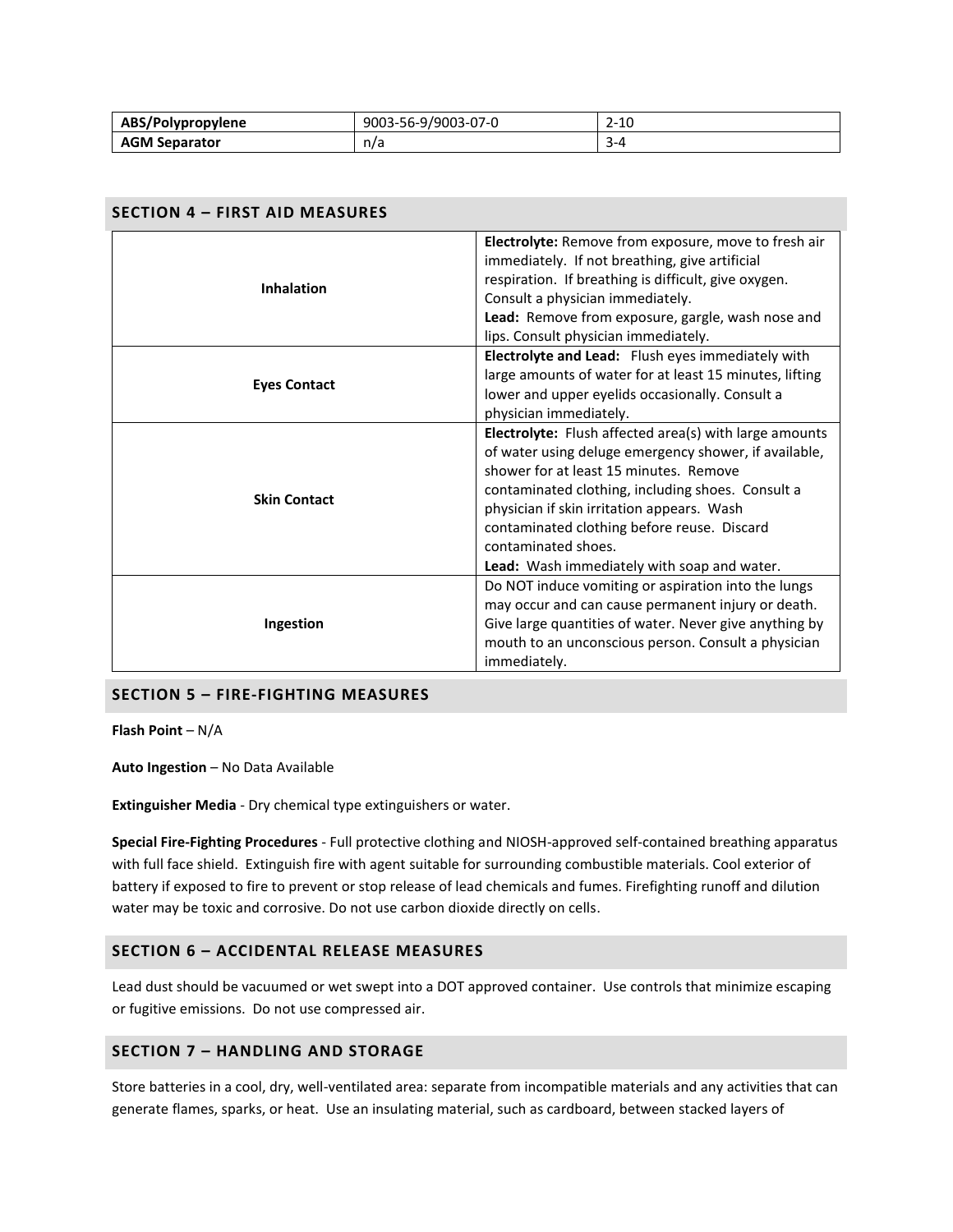batteries. Keep all metallic articles that could short the terminals away from batteries. Use insulated tools only. Follow all installation instructions and diagrams when installing or maintaining battery systems.

Handle cautiously; avoid contact with eyes and skin.

# **SECTION 8 – EXPOSURE CONTROLS/PERSONAL PROTECTION**

**Respiratory Protection (NIOSH/MSHA approved)** - None required under normal handling conditions. During battery formation (high-rate charge condition), acid mist can be generated which may cause respiratory irritation. Also, if acid spillage occurs in a confined space, exposure may occur. If irritation occurs, wear a respirator suitable for protection against acid mist.

**Eye Protection** - If battery case is damaged, use chemical goggles or face shield worn over safety glasses.

**Skin Protection** - If battery case is damaged, use rubber or plastic acid-resistant gloves with elbow-length gauntlet, acid-resistant apron, clothing and boots. Safety shoes are recommended when handling batteries. All footwear must meet requirements of ANSI Z41.1 -Rev.1972

| SECTION 9 – PHYSICAL/CHEMICAL PROPERTIES |                                                                            |                            |                     |
|------------------------------------------|----------------------------------------------------------------------------|----------------------------|---------------------|
| <b>Boiling Point</b>                     | Electrolyte: 110°C (230°F)                                                 | <b>Melting Point</b>       | Lead: 327°C (621°F) |
| <b>Vapor Pressure</b>                    | Electrolyte: 10 mmHg                                                       | <b>Vapor Density</b>       | >1                  |
| <b>Specific Gravity (H2O=1)</b>          | Electrolyte: 1.27-1.33                                                     | <b>Solubility in Water</b> | Electrolyte: 100%   |
| <b>Evaporation Rate</b>                  | $Acid: <1 (n-BuAc=1)$                                                      |                            |                     |
| <b>Reactivity in Water</b>               | <b>NA</b>                                                                  | <b>Auto-Ignition</b>       | 580°C (Hydrogen)    |
|                                          |                                                                            | <b>Temperature</b>         |                     |
| <b>Odor Threshold</b>                    | Not Applicable                                                             | Viscosity (poise @ 25°C)   | Not Available       |
| <b>Partition Coefficient</b>             | <b>NA</b>                                                                  | Decomposition              | Not Available       |
|                                          |                                                                            | <b>Temperature</b>         |                     |
| <b>Flash Point</b>                       | 259°C (Hydrogen)                                                           |                            |                     |
| <b>Appearance and Odor</b>               | Electrolyte: clear liquid; acidic odor Case: case with terminals, odorless |                            |                     |

# **SECTION 9 – PHYSICAL/CHEMICAL PROPERTIES**

# **SECTION 10 – STABILITY & REACTIVITY**

**Stability** - This product is stable under normal conditions at ambient temperature. Avoid sparks, other sources of ignition, and electrical shorting.

# **INCOMPATIBILITY (MATERIALS TO AVOID) –**

**Lead/Lead Compounds:** potassium (K), carbides, sulfides, peroxides, phosphorus (P), and sulfur **Battery Electrolyte (Acid):** combustible materials, strong reducing agents, most metals, carbides, organic materials, chlorates, nitrates, picrate and fulminates.

# **SECTION 11 – TOXICOLOGICAL INFORMATION**

**Threshold Limit Value: OSHA Air Exposure Limits (ug/ m³)**

| Lead/Lead Compound:   | 50   |
|-----------------------|------|
| Tin:                  | 2000 |
| Dilute Sulfuric Acid: | 1000 |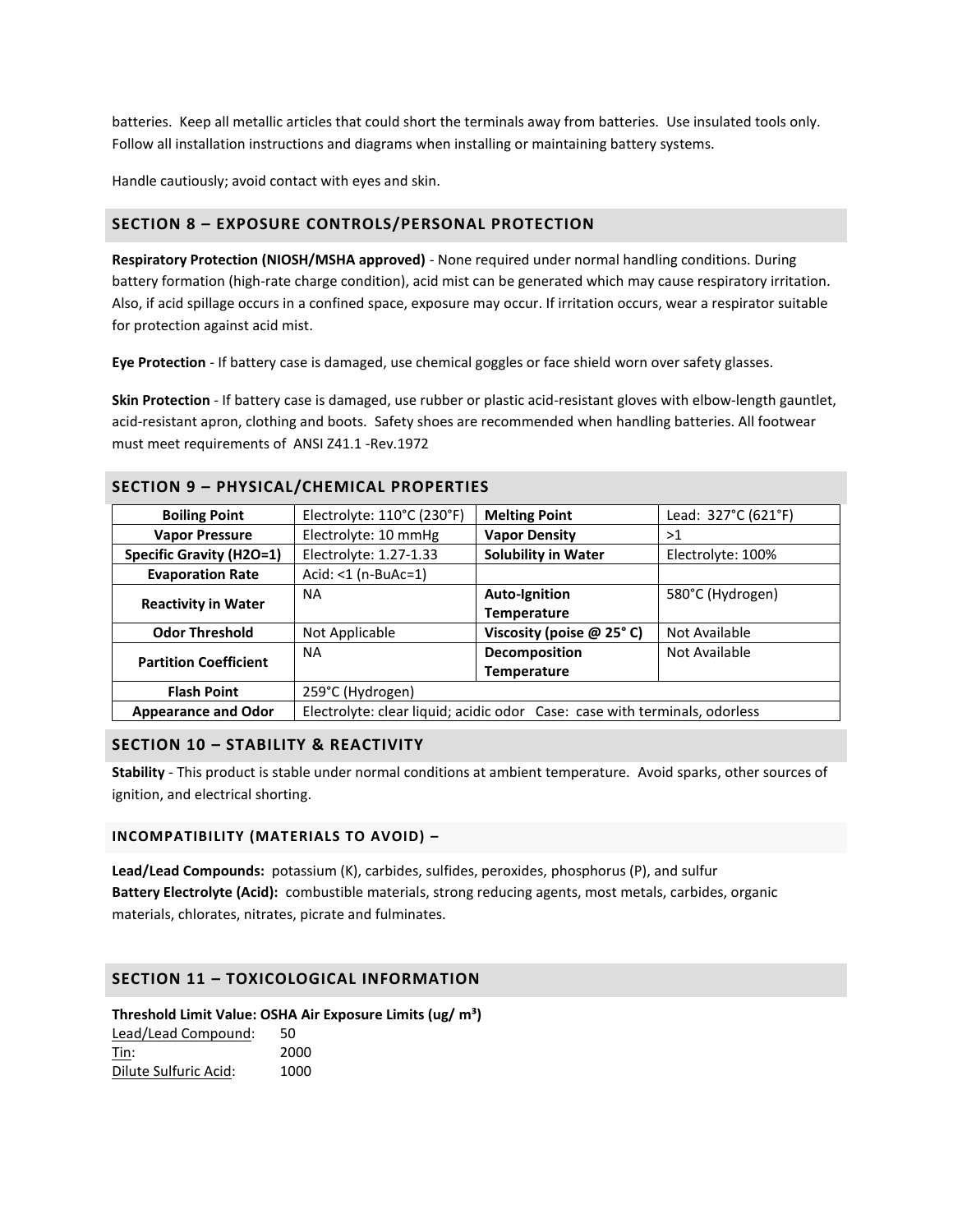#### **ROUTES AND METHODS OF ENTRY -**

#### **Inhalation -**

Acid mist from formation process may cause respiratory irritation.

#### **Skin Contact –**

Acid may cause irritation, burns and/or ulceration.

#### **Eye Contact -**

Acid may cause severe irritation, burns, cornea damage and/or blindness.

#### **Ingestion -**

Acid may cause irritation of mouth, throat, esophagus, and stomach.

### **SIGNS AND SYMPTOMS OF OVEREXPOSURE –**

#### **Acute Effects -**

Over exposure to lead may lead to loss of appetite, constipation, sleeplessness and fatigue. Over exposure to acid may lead to skin irritation, corneal damage of the eyes and upper respiratory system.

#### **Chronic Effects -**

Lead and its components may cause damage to kidneys and nervous system. Acid and its components may cause lung damage and pulmonary conditions.

### **MEDICAL CONDITIONS GENERALLY AGGRAVATED BY EXPOSURE**

Potential to Cause Cancer: The International Agency for Research on Cancer has classified "strong inorganic acid mist containing sulfuric acid" as a Category1 carcinogen, a substance that is carcinogenic to humans. This classification does not apply to liquid forms of sulfuric acid or sulfuric acid solutions contained within a battery. Inorganic acid mist is not generated under normal use of this product. Misuse of the product, such as overcharging, may however result in the generation of sulfuric acid mist.

# **SECTION 12 – ECOLOGICAL INFORMATION**

#### **Hazardous Decomposition Products**

Lead/Lead Compounds: Oxides of lead and sulfur.

Battery Electrolyte (Acid): Hydrogen, sulfur dioxide, and sulfur trioxide.

#### **SECTION 13 – DISPOSAL**

#### **Waste Disposal Method** –

Battery electrolyte (acid): Neutralize as above for a spill, collect residue, and place in a drum or suitable container. Dispose of as hazardous waste.

Spent batteries: Send to lead smelter for reclamation following applicable Federal, State and local regulations. Product can be recycled along with automotive (SLI) lead acid batteries.

Do not flush lead contaminated acid to sewer.

# **SECTION 14 – TRANSPORT**